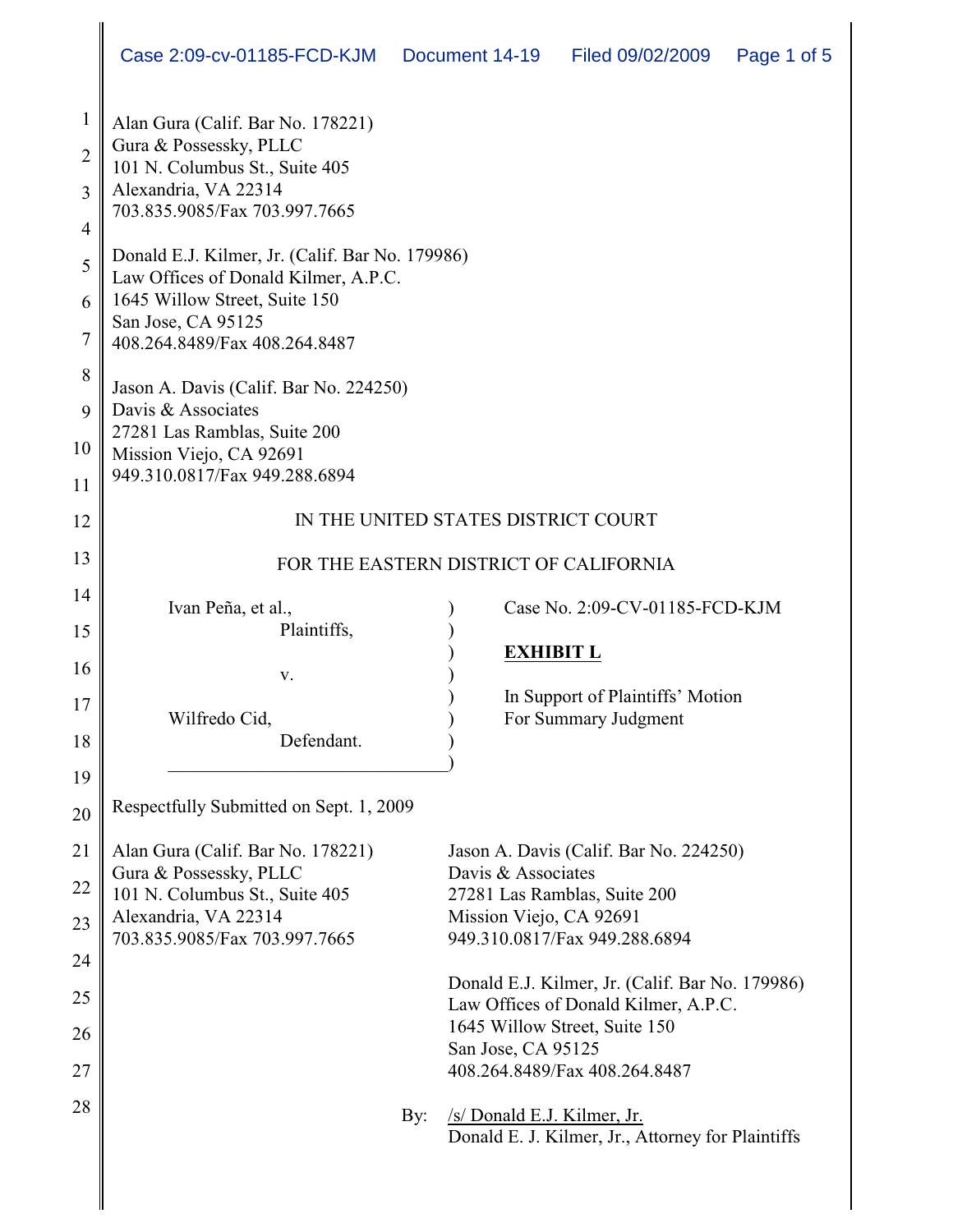## UNITED STATES DISTRICT COURT FOR THE DISTRICT OF COLUMBIA

| DICK ANTHONY HELLER, et al.   |                                 |
|-------------------------------|---------------------------------|
| Plaintiffs,                   |                                 |
| V.                            | Civil Action No.08-01289 (RMU)  |
| DISTRICT OF COLUMBIA, et al., |                                 |
| Defendants.                   |                                 |
| TRACEY AMBEAU HANSON, et al.  |                                 |
| Plaintiffs,                   |                                 |
| V.                            | Civil Action No. 09-00454 (RMU) |
| DISTRICT OF COLUMBIA, et al., |                                 |
| Defendants.                   |                                 |

## NOTICE OF EMERGENCY RULEMAKING

 The defendants respectfully note that, today, June 17, 2009, the Metropolitan Police Department ("MPD") adopted emergency rules establishing the District Roster of Handguns Determined Not to be Unsafe ("District Roster"). It is anticipated that the regulations will be published in this Friday's edition of the D.C. Register, 56 D.C. Reg. \_\_\_\_ (June 19, 2009).<sup>1</sup> A copy of the emergency regulations are attached hereto.

The emergency rules were adopted, *inter alia*, based on

 $\frac{1}{1}$ <sup>1</sup> Under District law, emergency regulations are effective immediately, and will expire in 120 days or the publication of a Final Rulemaking, whichever occurs first. *See* D.C. Official Code § 2-505(c).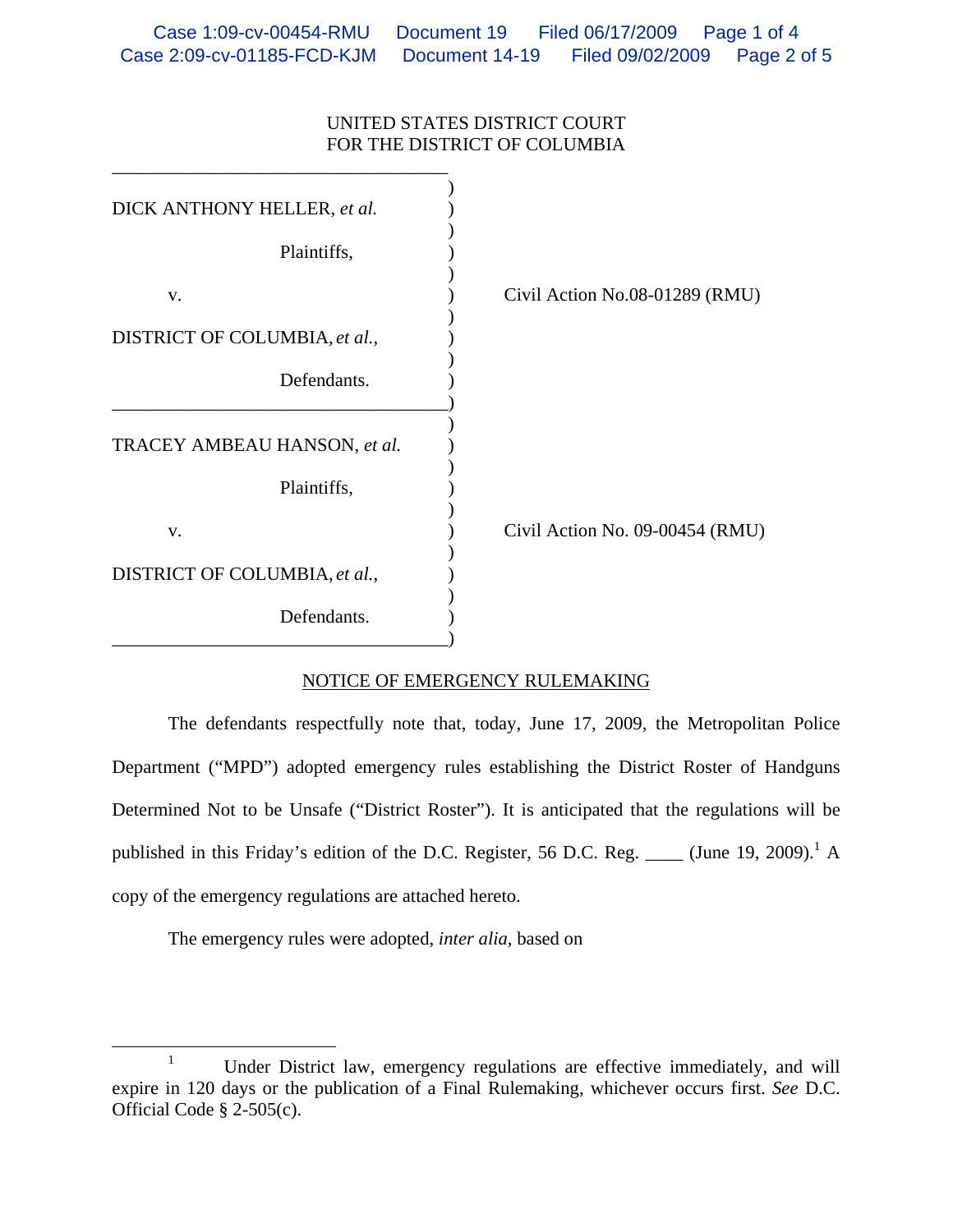1) recognition that California permits sale of firearms that have superficial differences to those firearms on its roster; 2) recognition that some handguns that have been placed on the California roster as safe handguns have been removed for administrative reasons not related to the handguns' safety; and 3) review of similar safe gun rosters maintained by Maryland and Massachusetts.

*Id*.

The emergency rulemaking "is necessary to . . . immediately clarify those firearms that

should be added to the [District Roster] to continue the District's compliance with [*Heller v.* 

*District of Columbia*, \_\_\_ U.S. \_\_\_, 128 S. Ct. 2783 (Jun. 26, 2008)] concerning a person's

constitutional right to legally possess a firearm in a person's home for the purpose of self-

defense." *Id*.

The regulations include within the District Roster handguns listed on similar rosters from

California, Massachusetts, and Maryland, "unless such pistol is an unregisterable firearm"

pursuant to D.C. Official Code § 7-2502.02. *Id*., 24 DCMR § 2323.2.

Moreover,

A pistol shall be deemed to be included on the District Roster of Handguns Certified for Sale if another pistol made by the same manufacturer is already listed and the unlisted pistol differs from the listed firearm only in one or more of the following features:

(a) Finish, including, but not limited to, bluing, chrome-plating, oiling, or engraving.

(b) The material from which the grips are made.

(c) The shape or texture of the grips, so long as the difference in grip shape or texture does not in any way alter the dimensions, material, linkage, or functioning of the magazine well, the barrel, the chamber, or any of the components of the firing mechanism of the pistol.

(d) Any other purely cosmetic feature that does not in any way alter the dimensions, material, linkage, or functioning of the magazine well, the barrel, the chamber, or any of the components of the firing mechanism of the pistol.

*Id*., § 2323.3.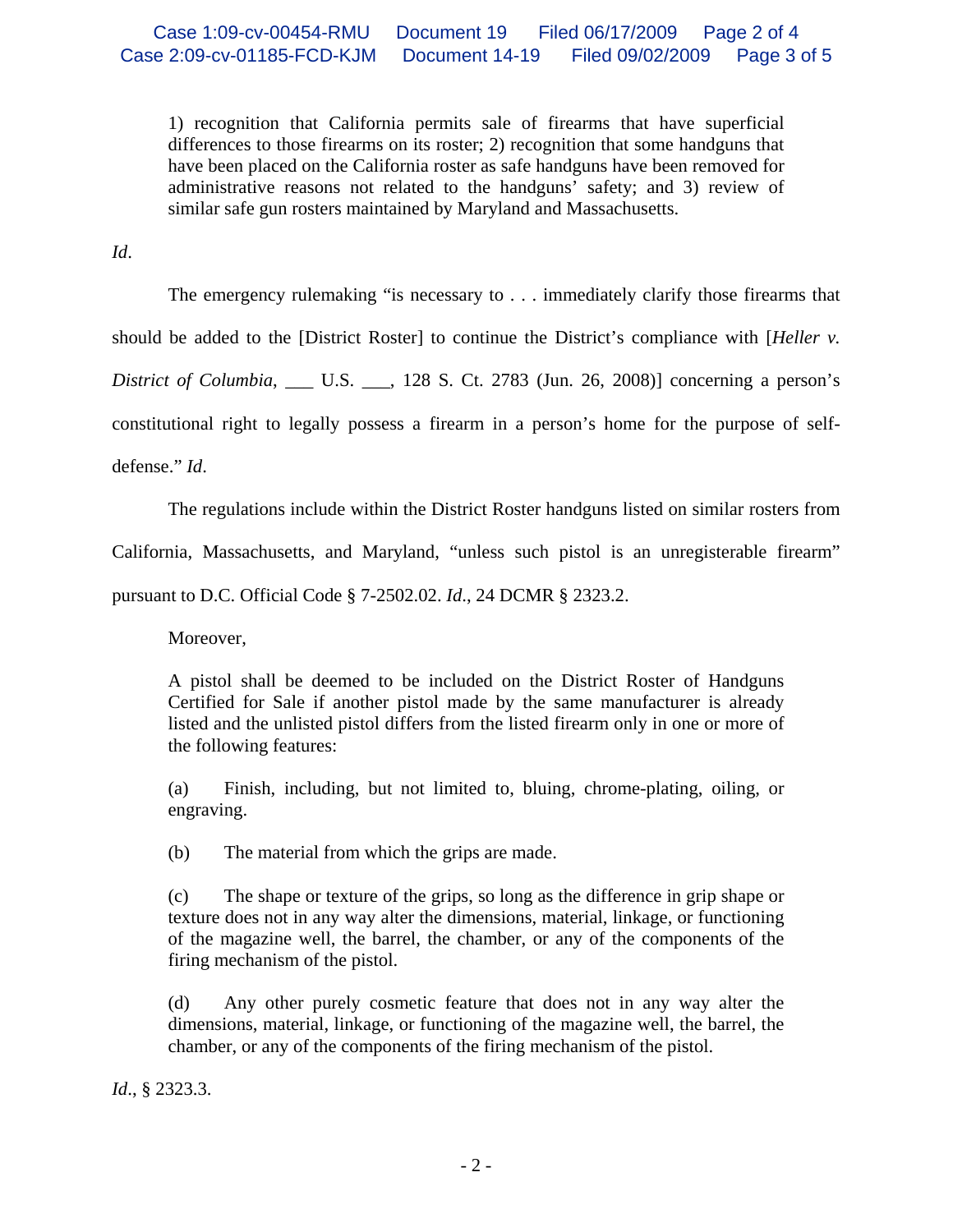## Case 1:09-cv-00454-RMU Document 19 Filed 06/17/2009 Page 3 of 4 Case 2:09-cv-01185-FCD-KJM Document 14-19 Filed 09/02/2009 Page 4 of 5

Any denial of an application relying on § 2323.3 may be appealed in the same manner as any other denial of an application for registration may be appealed. 24 DCMR §§ 2323.4, 2323.5.

 Also today, the MPD sent letters to persons who previously had had their firearmsregistration applications denied, inviting them to reapply in light of the new provisions. To the extent the instant plaintiffs may not have yet received such letters, they are similarly invited to reapply.

 The District believes that these emergency regulations will render moot a number of plaintiffs' claims. Moreover, while the District worked expeditiously to correct perceived flaws in its firearms-regulation regime, the timing of that process was dependent on a number of factors outside the defendants' control, including potential action by Congress. In light of these developments, the District does not object to an alteration of the instant briefing schedule to allow plaintiffs to analyze and incorporate these new regulations.

DATE: June 17, 2009 Respectfully submitted,

 PETER J. NICKLES Attorney General for the District of Columbia

 GEORGE C. VALENTINE Deputy Attorney General, Civil Litigation Division

 /s/ Ellen A. Efros ELLEN A. EFROS, D.C. Bar No. 250746 Chief, Equity Section I 441 Fourth Street, N.W., 6<sup>th</sup> Floor South Washington, D.C. 20001 Telephone: (202) 442-9886 Facsimile: (202) 727-0431